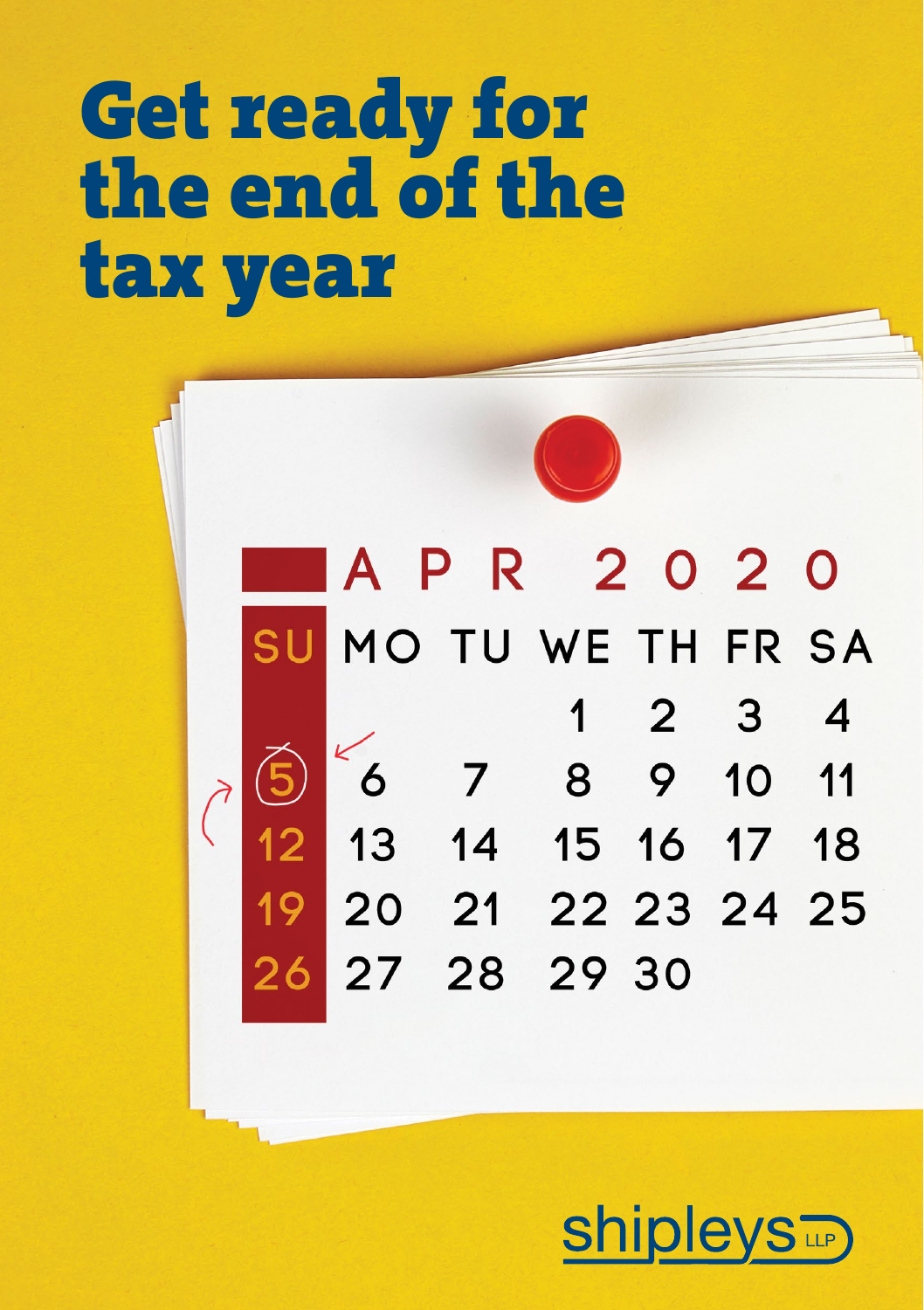As we approach the end of the tax year on **5 April**, you may be able to choose the tax year in which your income, gains or tax reliefs fall. This can affect how much tax you need to pay and when you pay it.

End-of-year tax planning is especially complicated this year. Many changes from 6 April result from the Finance Act 2019, which is already in force. Others might result from draft clauses in the Finance Act 2020, published last July. Further changes in the Budget on 11 March could affect whether it is better to act before 6 April or wait until later.



#### **Income tax**

If your income falls just above one of the income tax thresholds below, you may want to reduce your taxable income – for example, by paying into your pension or giving money to charity. You may also want to make use of the personal allowance (currently £12,500) for family members with no taxable income.

| <b>Taxable income</b> | Income tax rate |
|-----------------------|-----------------|
| Up to £37,500         | <b>20%</b>      |
| 37.501 to £150,000    | 40%             |
| Over £150,000         | 45%             |

The above may be changed in the Budget on 11 March.

Particular care should be taken if your income is in the £100,000 to £125,000 range, as you gradually lose your personal allowance between these amounts until you are effectively taxed at 60%. So, if your income is just above £100,000, reducing it where possible can save that extra 20% in tax. In a similar way, loss of child benefit can be reduced if the highest earner in the household keeps their income below £50,000.

The rules for pension contributions are also expected to be changed in the Budget and may affect the current 2019/20 tax year. You should take specific advice if you're considering making extra pension payments to reduce your taxable income.

# **Capital gains tax**

Tax on capital gains in the 2019/20 tax year should remain payable by 31 January 2021. So, except for UK residential property (see next page), deferring a disposal until after 5 April could be worthwhile from a tax point of view, unless you plan to use your 2019/20 annual exemption of £12,000, and depending on changes announced in the Budget. There may be other, non-tax reasons not to wait until the new tax year.

A deferral might also mean you qualify for entrepreneurs' relief or investors' relief, so that your gain is taxed at 10% instead of 20%, but it is possible these reliefs may be changed or even abolished altogether in the Budget.

If any of your assets have become of negligible value, it might be worth considering a loss claim. In some cases, income tax relief may be available.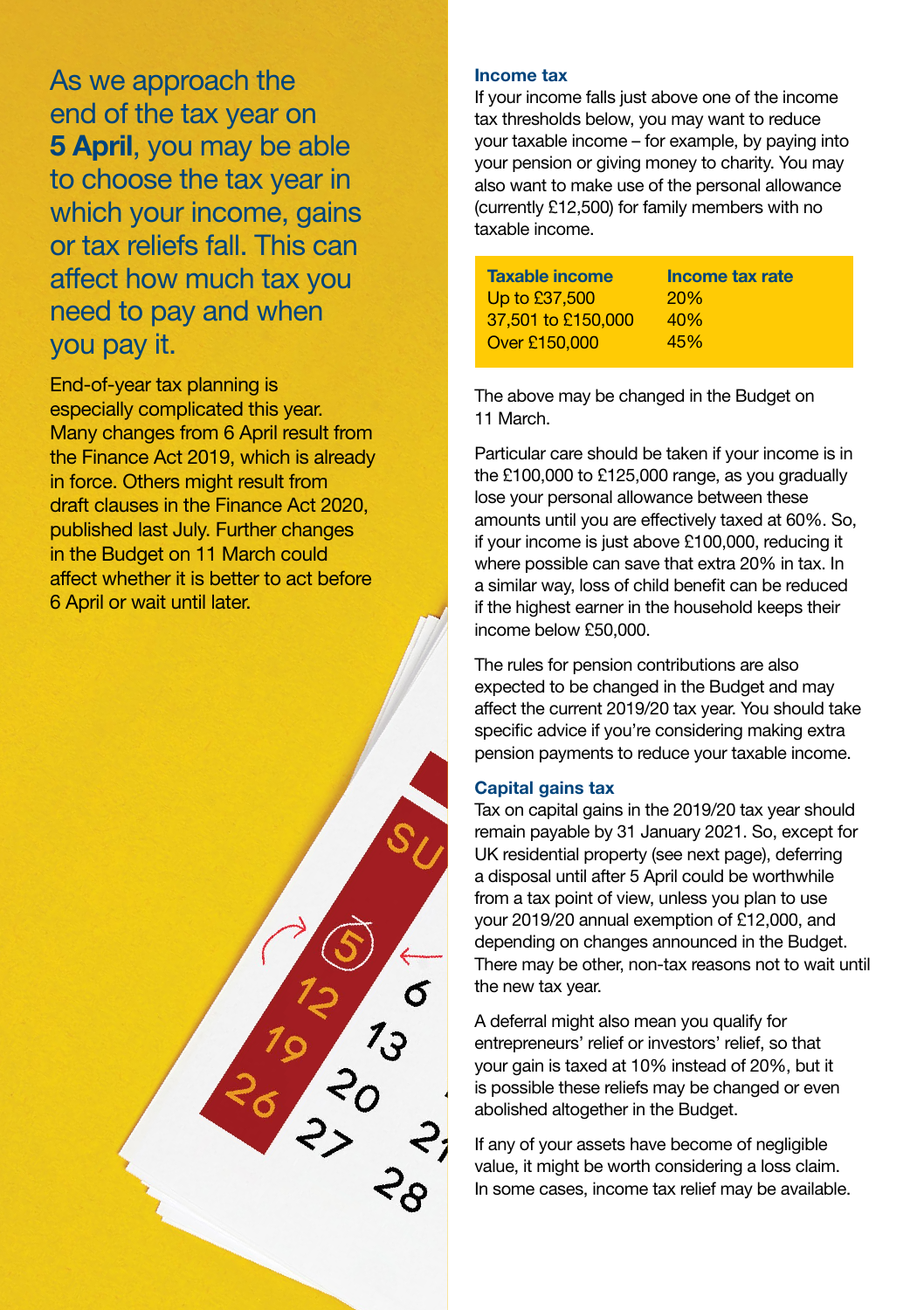'Bed and breakfasting', i.e. selling shares or securities to realise a gain covered by losses or the annual exemption and then buying them back, is not allowed if the purchase takes place within 30 days. However, these rules don't apply to shares 'reacquired' by your spouse or ISA.

Disposals of shares that result in a controlling interest in a company being held by an employee ownership trust are exempt from capital gains tax.

### **Capital gains tax on UK residential property**

Perhaps of most interest to many are changes that affect capital gains tax on UK residential property.

Non-residents already have to report disposals (direct and indirect) of UK residential and nonresidential property within 30 days of completion, and meet any tax liability at the same time. From 6 April 2020, UK residents also have to report disposals within 30 days of completion if there is any capital gains tax to pay, but only of UK residential property.

This will be most relevant to let property, but changes to the calculation of the exemption that normally applies on disposal of your main residence may mean that the new rules apply to a sale (or gift) of your main home, as well as second homes.

The first key change that affects the main residence exemption is to the letting allowance. Currently, if you haven't occupied a property throughout your ownership because you let it out for a period, the exemption is reduced in proportion, save that it may be increased by up to £40,000. For example, if your overall gain is £200,000 and you let out your home for 25% of the period of ownership, the exempt amount of the gain is 75% of £200,000, i.e. £150,000 plus £40,000 of the amount otherwise chargeable.

From 6 April 2020, the allowance will only apply if you shared occupation of the property during the period it was let – quite an unusual situation.

The other main change is that the final period of ownership when it doesn't matter if you occupy the property will generally be reduced from 18 months to nine months.

Purely from a tax point of view, it is therefore generally preferable to exchange contracts for disposal of UK residential property by 5 April 2020, unless an allowable capital loss on other assets might arise in 2020/21 that could be off-set against

any gain. However, if losses arise after the return is due for sale of the property, the capital gains tax still has to be paid based purely on the gain on the property, and claimed back later.

## **Stamp duty land tax (SDLT)**

The Budget on 11 March could see changes to SDLT affecting England and Northern Ireland. The threshold, below which no SDLT is payable, might be raised and a 3% surcharge might apply to nonresidents. Any changes will probably apply from midnight on Budget day.

#### **Inheritance tax**

Exemption from inheritance tax on lifetime gifts normally depends on surviving at least seven years, but there are exceptions. You can give up to £3,000 each tax year, plus the amount of any unused allowance from the preceding year. In addition, you can give up to £250 each to any number of people each year. Gifts of assets that grow in value can save inheritance tax even if you die within seven years because the growth in value is in the recipient's estate, not yours.

Regular gifts out of income are exempt without limit, provided your remaining after-tax income is sufficient to maintain your usual standard of living.

Don't forget that gifts can result in a capital gains tax liability.

#### **Non-doms**

More long-term resident non-doms will become deemed domiciled for income tax, capital gains tax and inheritance tax purposes from 6 April 2020. More detail on this and other changes affecting non-doms and offshore trusts is on our website at *https://tinyurl.com/ss48ua2*

#### **Tax-efficient investments**

No tax is payable on income or gains on investments within an Individual Savings Account (ISA). You can invest up to £20,000 in total each tax year.

A surviving spouse or civil partner may claim an extra ISA allowance equal to the value of ISA holdings of a deceased partner if they live together at the time of the death.

The 'Help to Buy' Lifetime ISA is available for those saving to buy their first home. If you are aged between 18 and 40, you can save up to £4,000 a year until you reach the age of 50 and receive a government bonus of 25% on your savings to be used towards the cost of a first home worth up to